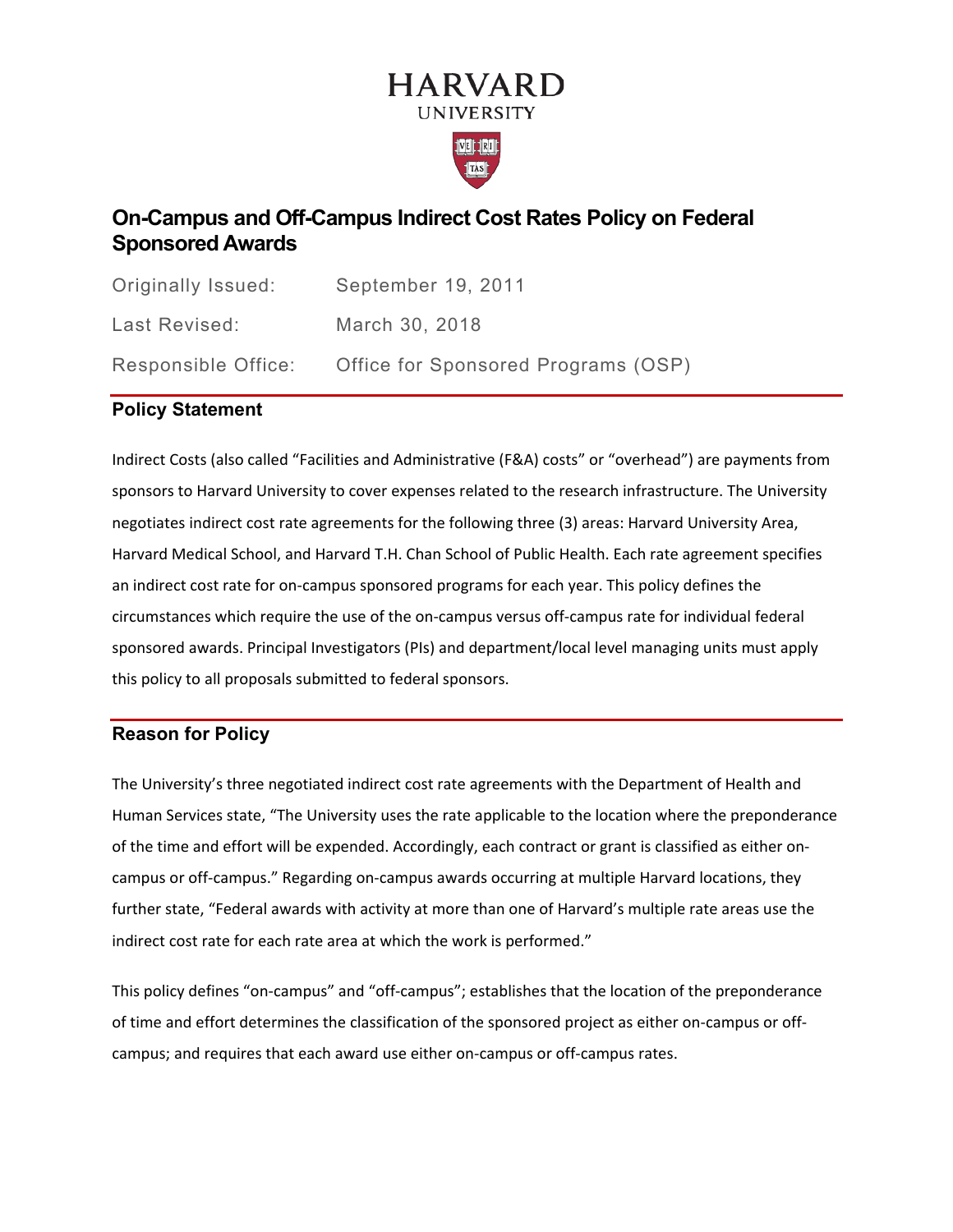# **Who Must Comply**

This guidance is applicable to all Principal Investigators (PIs) and administrators at Harvard University within all schools, units, divisions, University-wide initiatives, labs, and centers who are involved with the administration and conduct of sponsored awards.

# **Definitions**

#### **On**‐**campus**

Activities are conducted in space owned by the University and for which the University is bearing the space costs from University funds. The "facilities" portion of the on-campus indirect cost rate includes the costs associated with space in which on-campus effort is conducted.

# **Off**‐**campus**

Activities are conducted on premises not owned or leased by the University at locations where facilitiesrelated indirect costs do not benefit the project. The "administrative" portion of the on-campus indirect cost rate (26%) applies to an off-campus sponsored project. For space used for off-campus research, an external source (typically, a sponsor) provides funding by paying directly for space, by reimbursing the University for its costs in renting or leasing the space, or by otherwise directly providing space for research at no charge to the University.

#### **Preponderance of time and effort**

The criterion for determining whether activity is conducted on-campus or off-campus for a sponsored project is as follows: when 50 percent or more of budgeted **Harvard** time and effort is performed oncampus, then the on-campus indirect cost rate applies; when more than 50 percent of budgeted **Harvard** time and effort is performed off-campus, the off-campus indirect cost rate (26%) applies. Note that any subaward or vendor service costs are not considered **Harvard** time and effort in the determination of preponderance of time and effort.

#### **Rented or leased space**

Space that is used for a sponsored project but not owned by the University, the costs of which are paid from University funds or from funds provided by the sponsor. Research time and effort expended in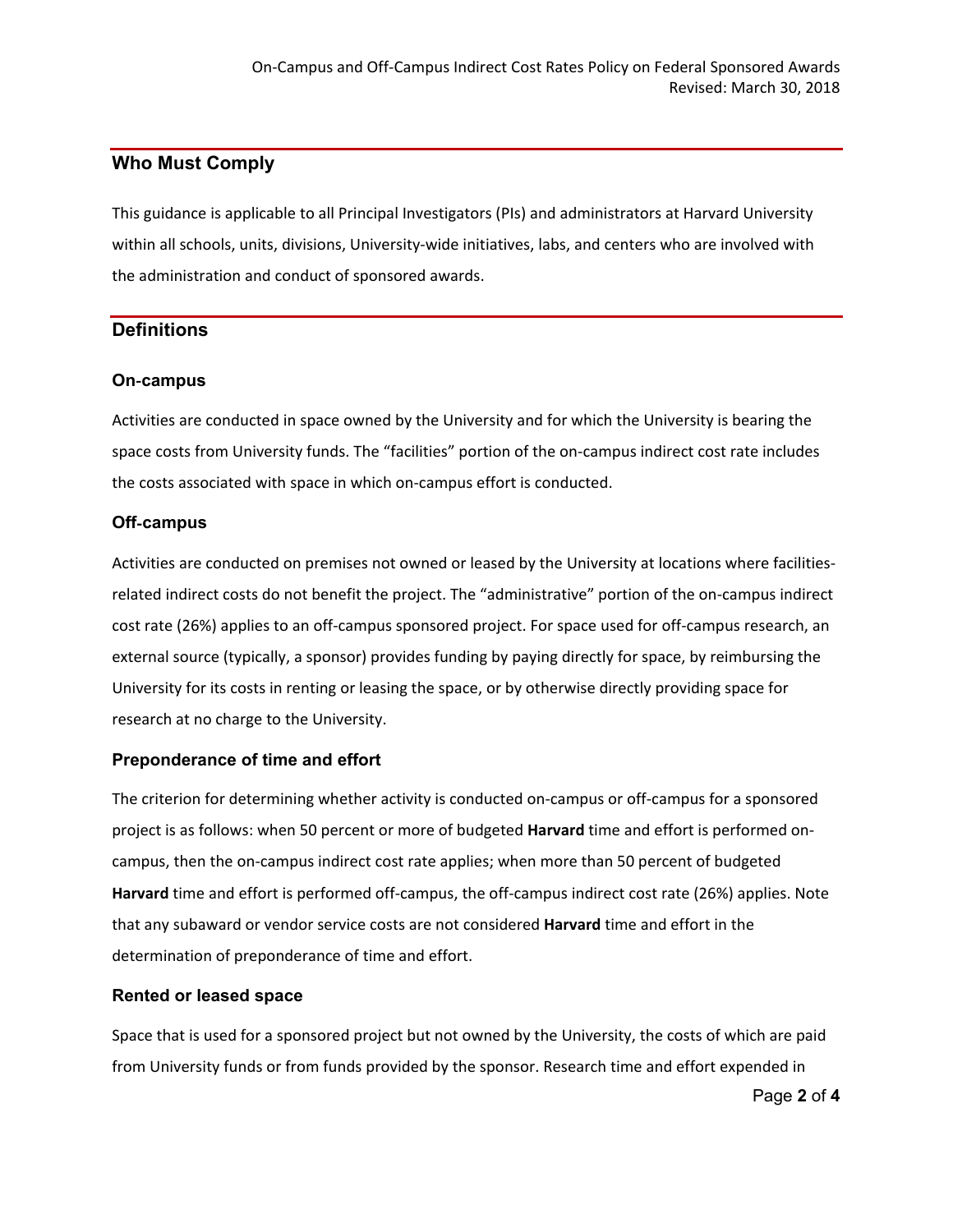leased or rented space is classified as either on- or off-campus depending upon the method by which the costs of the space are paid, as follows:

- If the costs of the leased or rented space are paid **from University funds**, then research time and effort that is expended in that space should be regarded as on-campus.
- If the cost of the leased or rented space **is included as a direct cost in the project budget and is paid as a direct cost by the sponsor**, then research time and effort that is expended in that space should be regarded as off-campus.

#### **Roles and Responsibilities**

PI & Department/Local Level Managing Units are responsible for the following:

- Determine, in consultation with Office of Sponsored Programs (OSP), Sponsored Programs Administration (SPA), or Office of Research Administration (ORA) whether the preponderance of Harvard time and effort occurs on-campus or off-campus over the life of the project and, therefore, which rate should be used
- Prepare proposal budgets that reflect where the preponderance of Harvard effort occurs

Submitting Offices (OSP/SPA/ORA) are responsible for the following:

- Assist PI and department/local level managing unit to determine whether the preponderance of Harvard time and effort occurs on-campus or off-campus over the life of the project and, therefore, which rates should be used
- Ensure the on-campus or off-campus indirect cost rate as confirmed or determined by the submitting office is applied to the awards in GMAS

# **Exceptions**

All requests for an exception to this policy must be in writing, signed by the school/tub's Director of Research Administration, Financial Dean, or equivalent position and submitted to the Assistant Vice President (AVP) of OSP. After considering the request, the AVP of OSP will determine whether to grant or deny the exception.